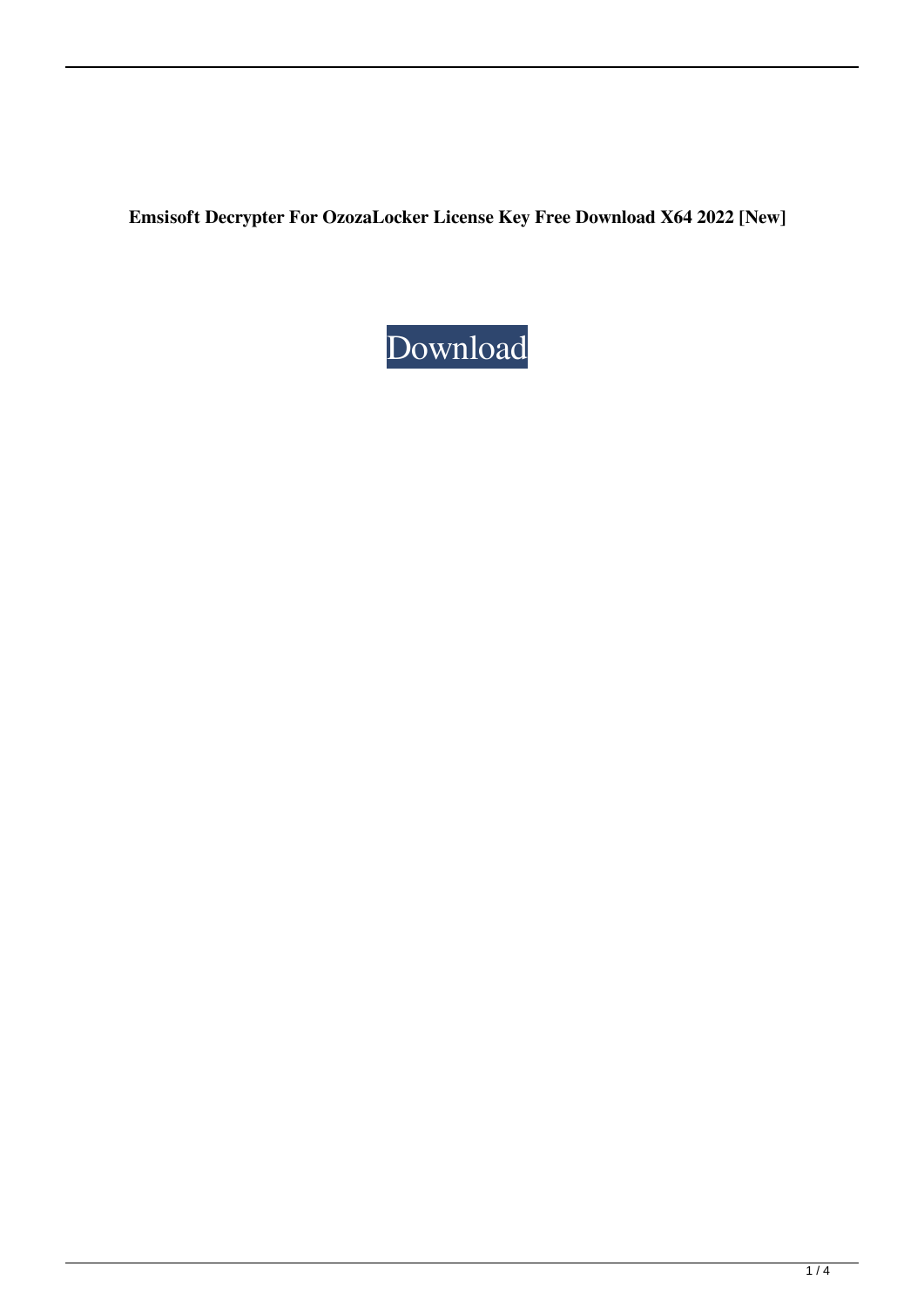## **Emsisoft Decrypter For OzozaLocker Crack+**

Emsisoft Decrypter for OzozaLocker Torrent Download is a lightweight piece of software designed to help you recover photos, videos, documents and other files that are hijacked by OzozaLocker ransomware. to assign to an individual claim. There may be individual factors which are relevant to certain claims. The jury's finding of what portion of the damages is attributable to the named defendant will eliminate any necessity to assign a value to an individual claim. Although in the present case the jury found all of the named defendants guilty of fraud, they did not establish the amount of the damages sustained by any individual plaintiff as a result of fraud. As indicated in Part V. of this opinion, however, an individual plaintiff may not recover more than the amount of her claim, but in no event more than the amount sued for. A reasonable construction of Rule 49(b) and the interpretation by the Supreme Court of the federal rule is that the jury's findings must establish the total amount of the damages suffered by each individual plaintiff. The amount to be assigned to an individual claim of damage is not a mathematical calculation which can be made without reference to any individual proof. The question of the proper application of the compensatory damage rule as to the basic liability for each claimant has not been considered by this court. In the opinion of the federal rule, it is intended that the rule as to compensatory damages, and the definition of fraud in terms of "actual damages," shall be applicable in state as well as federal courts in cases involving fraud as a basis of recovery. 1 Barron and Holtzoff, Federal Practice and Procedure, § 40 (1961). In Smith v. Doss, 67 Idaho 757, at page 760, 199 P.2d 961, at page 963, we said: "There is a distinction between the effect of a finding of fact as to the actual damage suffered by one party by reason of the fraud of the other and the effect of a finding of fact that the fraud of the other party resulted in damage. The former is a finding of fact in which the jury are the finders of the facts. The latter is a conclusion of law which the trial court is called upon to make. Whether the actual damage suffered by one of two or more parties is the same, as to each, is a question of fact as to which each of the parties has the right to a jury trial. The question of whether the damage was caused by the fraud of the other party, is a question of law

#### **Emsisoft Decrypter For OzozaLocker [Updated] 2022**

KEYMACRO is a tool to help decrypt OzozaLocker files. This decrypter can help you recover data that has been locked by the OzozaLocker ransomware. KEYMACRO Features: • Decrypt any OzozaLocker files (not just ransomware) with only 1 click • Open LOCKED files • 3 simple to use modes • Open LOCKED files in a pop-up • 3 simple to use modes KeyMACRO not only decrypts the files, but also restores the file so that it can be opened, it is a smart decrypter. If the file is open, it restores the file (unless it is malicious) and allows you to read it. It also reads the hidden information that may be inside the file. Emsisoft Decrypter for OzozaLocker includes a free trial version, however you need to register to make use of all of its features. In addition, you also need to buy the full version in order to decrypt any malicious files that are associated with OzozaLocker ransomware. PURCHASE INFO: Name: Emsisoft Decrypter for OzozaLocker Author: Emsisoft Price: \$69.00 Product link: License: Ransomware used an innocent looking link in an email from a trusted partner in order to infect the victim's PC. According to Symantec, the email contained a malicious file. After a user opened the file, the Ransomware then proceeded to encrypt the victim's files, demanding a ransom in order to restore them. Symantec refers to this malware as "BaitBasket". Symantec posted instructions for how to check whether your computer is infected by this ransomware. Visit this page to learn how to check for infected files. Ransomware has evolved over time to evolve and become increasingly targeted and destructive, it seems like every couple of months we are hit with another new type of ransomware. Ransomware is any malicious software that encrypts files or makes it so that a user cannot access their data. Some ransomware types may even destroy infected files, making them unusable. Ransom 81e310abbf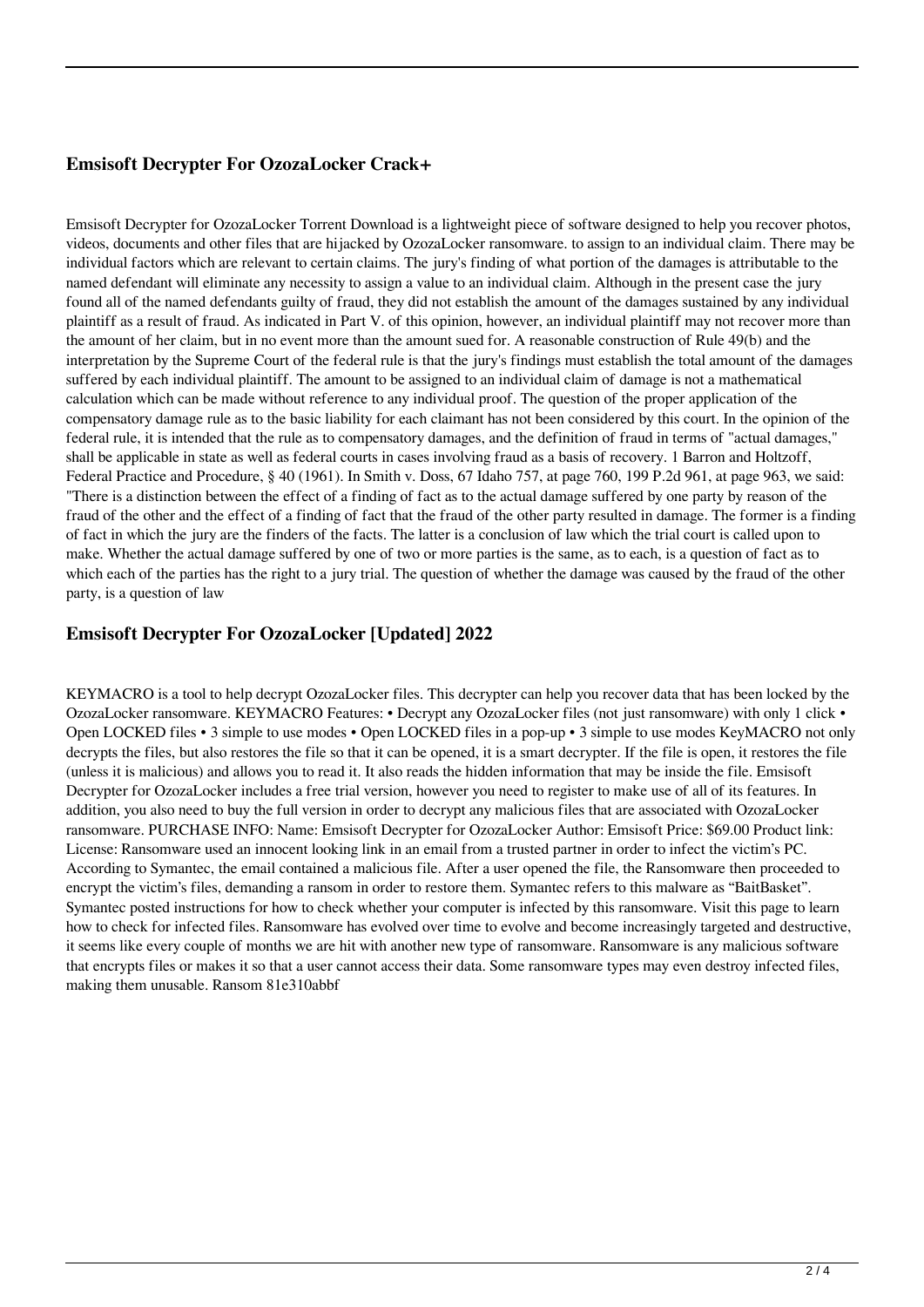## **Emsisoft Decrypter For OzozaLocker Product Key Free Download PC/Windows Latest**

Decrypter is designed to help the victims of OzozaLocker to decrypt and recover files that were encrypted and locked by the malware. It scans for the file types encrypted by OzozaLocker and then, extracts the key used to decrypt the files. Once it successfully decrypts the files, the tool displays a list of all the decrypted files and folders. At this point, you can drag the decrypted files and folders to the hard drive and Emsisoft Decrypter restores them. Recover ransomware by decrypting files I am able to decrypt the files. But the price for decryption is 890 BTC, which is approximately \$255,000 USD at the current time. Is this okay? or should I spend this amount if I can recover files which is already 8-10 years old. A: Okay, let's talk about the price. A lot of ransomware authors target Bitcoin-less countries because they do not want to pay high transaction fees. And as it turns out, it seems the perpetrator of OzozaLocker was using Bitcoin to pay for his service. He was using a form of alt-coin called DogeCoin, that provides lower transaction fees, however, its value has rapidly dropped from the \$0.001 to around \$0.0050, so the total value of one BTC is over \$510 (which is still a lot). I think the price is reasonable in this situation, especially if you are a more experienced hacker, so I won't advise you not to pay. With the introduction of Android 6.0 Marshmallow, new features were introduced that allowed apps to send notifications to all or some devices registered in the cloud. Using the API, the developer can manage who will receive which notification, who will decide if a notification needs to be displayed or not, and if the notification should be cancelled. But the Android system only allows the developer to manage this from a single device. Fortunately, there's a new "notification permissions" API introduced in the Marshmallow release that allows developers to manage this from a whole collection of devices in the cloud. This API allows the app to define which notifications should be sent to which devices. If any of these devices aren't connected, the system will not show the notification. Android also allows the user to manage these permissions from the "Settings" app, but this

## **What's New In Emsisoft Decrypter For OzozaLocker?**

Emsisoft Decrypter for OzozaLocker is a lightweight piece of software designed to help you recover photos, videos, documents and other files that are hijacked by OzozaLocker ransomware. We recommend that you remove OzozaLocker:Ransomware as soon as possible. It is not possible to completely remove the infection, but we are working to make OzozaLocker:Ransomware as harmless as possible for future automatic updates of your existing anti-malware solutions. How to manually remove OzozaLocker:Ransomware Click the following link to delete the virus: (Remove button) Please tell me if you find the instructions useful. It helps us to make sure that the instructions are accurate. If you have any problems when you follow the instructions, please tell us. We'll do the best we can to help you. - The number of our satisfied customers keeps growing. We want to thank each and every one of you. This is what one of our satisfied customers has to say about our support: I'm writing to you to tell you how pleased I am with the help I received from your team. When my computer had an issue, I found your instructions for installing and running OPC were very thorough, and they were very easy to follow. I am happy to say that all of my computers now have updated anti-malware software. Your assistance was much appreciated. Thank you so much for your help. - R.M. (\*) This is what one of our satisfied customers has to say about our support: "Your instructions are very helpful. They saved me hours of work. I will very soon be asking for your help with another issue. If it wasn't for you I'd have a blank screen. You have made the work so easy. Thank you!" - C.B. (\*) This is what one of our satisfied customers has to say about our support: "I cannot thank you enough for your prompt help. You took the time to answer all of my questions and explained everything in a very simple, clear, easy-to-understand way. It was exactly what I needed at the time and my virus is now under control. So very very grateful to you. I would definitely recommend your services to anyone in need." - W.C. (\*) This is what one of our satisfied customers has to say about our support: "I thought I'd never be able to get my computer back to a fully working state. Your instructions were easy to follow and very easy to understand. Within minutes of having followed them, my computer was up and running." - P.S. (\*) This is what one of our satisfied customers has to say about our support: